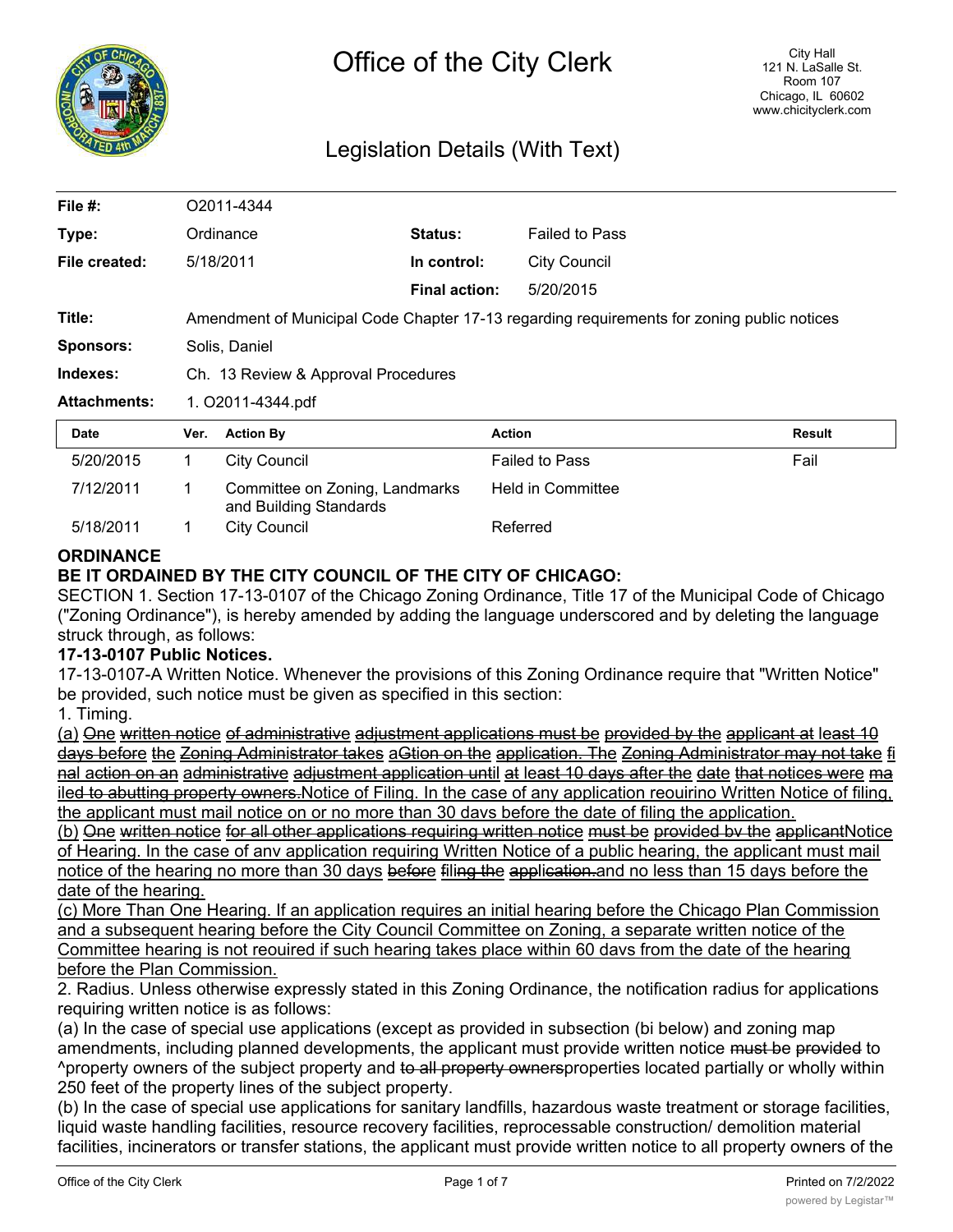subject property and properties located partially or wholly within 500 feet of the

**1**

property lines of the subject property.

(c) In the case of administrative adjustment applications, the applicant must provide written notice toby certified mail to the property owners of the subject property and all land abutting lots on both sides of the subject property.

(d) In the case of variation applications, the applicant must provide written notice must be provided to all property owners of the subject property and te-aW property oi/wwsproperties located partially or wholly within 4QQ250 feet of the property lines of the subject property.

(e) Land occupied by public roads, streets, alleys and other public ways is to be excluded in computing the required notification radius.

 $E f$ ) If all land within the applicable notification radius is owned or controlled by the applicant or owner of the subject property, the applicant must provide written notice to all property owners of properties abutting such owned/controlled land, or separated from it only bv public roads, streets, alleys and other public wavs:

provided. however, if there are no such abutting properties located partially or wholly within 1.000 feet of the property lines of the subject property, then no written notice hereunder is reouired.

3. All required written notices must be sent USPSjay first sclass mail through the United States Postal Service unless otherwise expressly statedv in this Zoning Ordinance.

4. Ownership infortnationNames and addresses of property owners must be obtained from the most recent authenticreal property tax records of Cook County.

5. Written notices must contain:

(a) the common street addressfes) of the subject property (if available), or other easily understood geographical reference, such as the nearest cross street or a description of the boundaries of the subject property;

(b) a description of the nature, scope and purposetyp e of application(s) filed and approval(s) reouested. and a brief summary of the application or proposal;

(c) the name and address of the applicant and property owners of the subject property (if different from the applicant);

*(d) for notice of filing, the date that the applicantjiled or intends to file the application; and* public hearing;

(e) for notice of hearing, the date, time and location of the

£f} (e) a source fora contact name, telephone number, mailing 2 *1*

address and e-mail address for requesting additional information on the application or proposal;\_and (o) anv additional, relevant information that the review or decisionmaking body reasonably requires the applicant to include in the notice for the type of application filed.

6. If after a bona fide effort to provide written notice, the property owner of the property on which notice is serve d cannot be found at their last known address, or the mailed notice is returned because the property owner cannot be found at their last known address, the written notice requirements of this section will be deemed sati sfiedThe failure of a property owner within the applicable notification area to receive notice does not invalidate the proceedings, provided a bona fide effort to comply with this section has been made.

7. AtEvidence of Compliance. At both (a) the time of filing an application, and (b) not less than 15 davs before a public hearing, the applicant must furnish to the Office of the Zoning Administrator a complete list containing the names and last known addresses of the persons provided with notice. The applicant must also furnish a wri tten affidavit certifvinglast known names and addresses of the property owners within the applicable

notification area, a copy of the notice of filing or hearing (as applicable), registered or certified mail receipts (if applicable), and an affidavit stating that notice of the application or hearing (as applicable) has been mailed in compliance with all applicable written notice requirements.

(a)-Lists and affidavits must be furnished to the Chairman of

the City Council Committee on Zoning for matters requiring final approval by the City Council or to the Chai rman of Zoning Board of Appeals for matters requiring final approval by the Zoning Board of Appeals.

(b)- No hearing will be scheduled or conducted until the

applicant complies with all applicable notice requirements.

8. Whenever the applicant for a matter requiring final approval by the City Council is the Mayor, a member of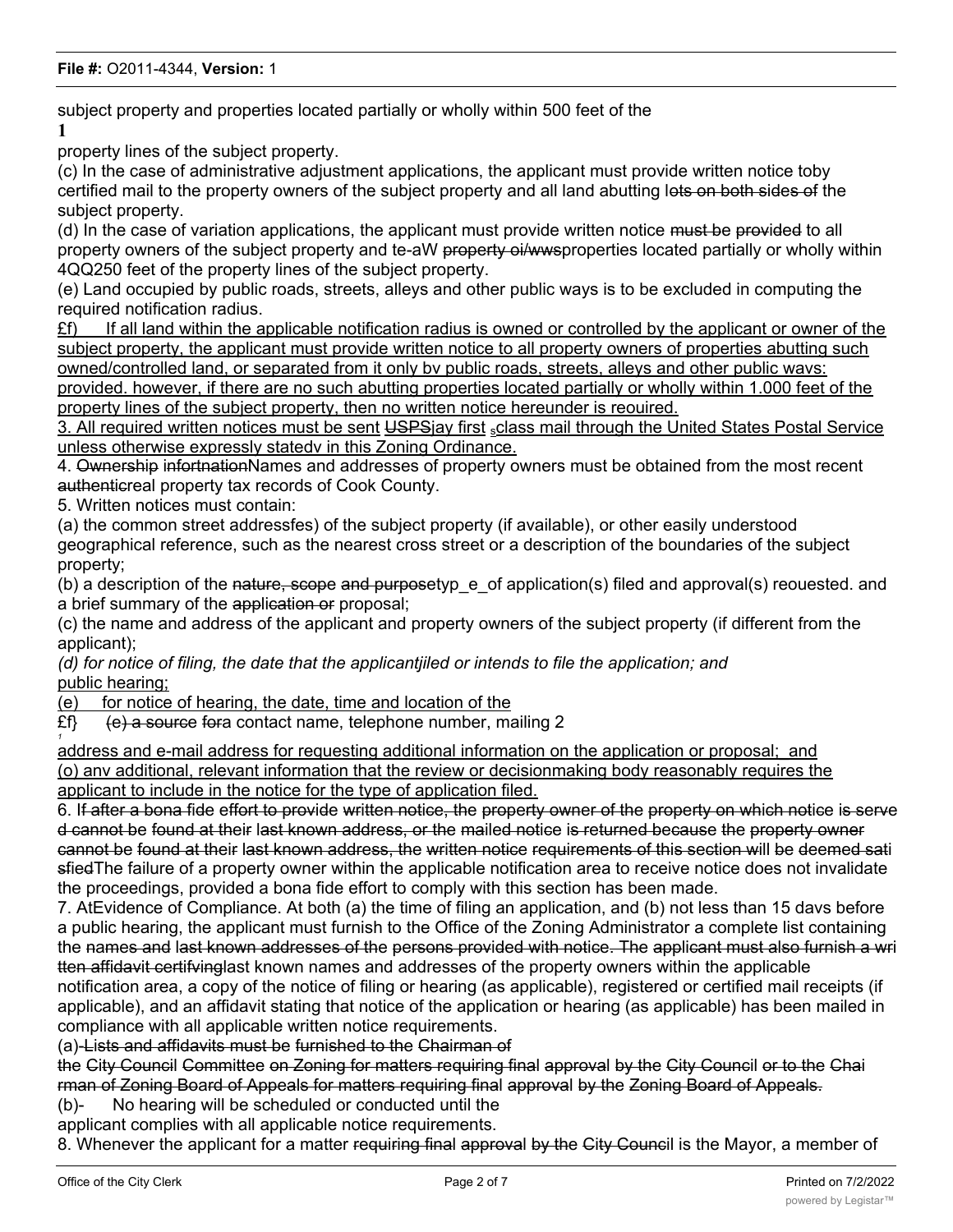#### **File #:** O2011-4344, **Version:** 1

the City Council or the Zoning Administrator, the written notice requirements are as follows:

(a) Written notice must be given as set forth in paragraphthis Section 17-13-01 07-A2-t<sub>+</sub> except that notice may be served by first-class mail and must be served at least 15 davs before an advertised public hearinoof application filing is not reouired.

(b) Written noticeNotice of any public hearing required before the Chicago Plan Commission must be given by the Department of Zoning and Land Use PlanningHousino and Economic Development.

(c) Notice of any required public hearing before the City Council Committee on Zoning must be given by the City Council Committee on Zoning.

(d)

When if any property in the area requiring notice has been 3

converted to condominiums pursuant to the -Illinois Condominium Aet^Propertv Act. 765 ILCS 605/1 et sea., and contains more than 25 condominium units, notice must be given only to the Condominium Association gove rning the property.

-In the case of special use and variation applications, the Zoning

Board of Appeals must send written notice to those persons required to be notified under paragraph 17-13 0107-A2, above.

{a)-This notice must be sent first class mail no more than 30

days and not less than 15 days before the public hearing.

{b}-When any property in the area requiring notice has been

converted to condominiums pursuant to the "Illinois Condominium Act" and contains more than 25 condomi nium units, the Zoning Board of Appeals is only be required to serve notice on the Condominium Association governing the propertv.the applicant is only reouired to give notice to the condominium association governing the property.

|L 4€Mn the case of special use applications for sanitary landfills, hazardous waste treatment or storage facilities, liquid solid waste handling facilities, resource recovery facilities, reprocessable construction/ demolition material facilities, incinerators or transfer stations, the Zoning Board of Appeals must, at least 15 days before the hearing, send written notice of the hearing to the Alderman of the ward in which the facility is proposed to be located and to the Solid Waste Advisory Commission.

17-13-0107-B Published Notice. When the provisions of this Zoning Ordinance require that "Published Notice" be provided, such notice must be given as follows:

1. The City Clerk is responsible for submitting published notices for all matters reouiring final approval by publishino notice of all public hearings before the City Council Committee on Zoning.

2± The Department of Housing and Economic Development is responsible for publishing notice of all public hearings before the Chicago Plan Commission.

3, 2-^The Secretary of the Zoning Board of Appeals is responsible for submitting published notices for all matte rs reouiring final approval bvpublishino notice of all public hearings before the Zoning Board of Appeals.

4, ^Required notices must be published at least once in a newspaper of general circulation within the city. JL 4^The notice must appear in the newspaper no more than 30 days and no fewer than 15 days before the hearing^

 $|L \rangle$  ^Published notice must include a description of the nature of the application and the address and legal, the common street address(es) of the subject property (if available), or other easily understood geographical reference, such as the nearest cross street or a description of the boundaries of the subject property, and the date, time and place of the public hearing.

4

17-13-0107-C Posted Notice. When the provisions of this Zoning Ordinance require that "Posted Notice" be provided, the applicant must post a-notice sian(s) on the subject property in accordance with the following requirements:

1. The notice sian(s) must be installed within §15 days of application filing and remain in place until the date of the hearing. The applicant must make oood-faith efforts to keep the sian(s) posted during the entire period. 2. Posted notice must be in the form of an official sign provided by the Office of the Zoning Administrator.

3. T-heAt least one notice sign must be posted in such a way as to be plainly visible from each roadwaysfreef or public right-of-wav abutting the propertysubject property. On large parcels, additional siqn(s) mav be reouired on the subject property, as designated bv the Department of Housing and Economic Development.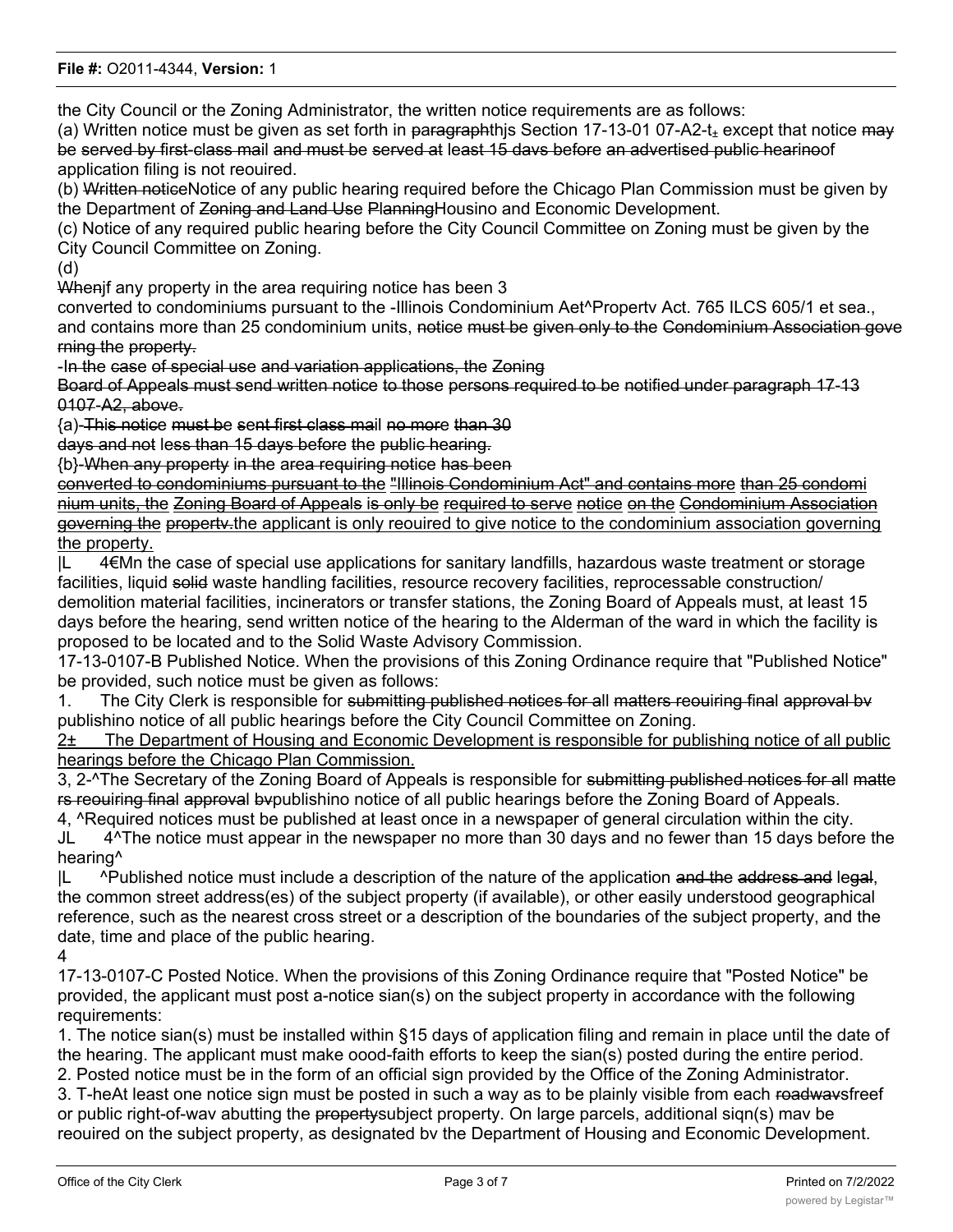4. The notice must include:

(a) the common street address(es) of the subject property (if available), or other easily understood geographical reference, such as the nearest cross street or a description of the boundaries of the subject property;

(b) a description of the nature, scope and purposetvoe of application(s) filed and approval(s) reouested. and a brief summary of the application or proposal;

(o)-the name and address of the applicant;

(c) (dfthe date that the application was filed; and

(d) (e) a source fora contact name and telephone number for reouesting additional information on the application or ofeoproposal.

5. A non-refundable posting fee of \$25.00 must be submitted with the application to ensure placement, mainte nance, and removal of the sign by the applicant, except when the applicant is the Mayor-er<sup>^</sup> a member of the City CounciLthe Zoning Administrator or anv department or agency of the citv.

6. T-heNot more than 30 davs after filing an application, the applicant must furnish to the Office of the Zoning Administrator a written affidavit certifying compliance with all applicable posted notice requirements, along with a photograph or photographs depicting the sign(s), as posted^, and identifying the specific location(s) where posted.

(a)-Affidavits must be furnished to the Chairman of the City

Council Committee on Zoning for matters requiring final approval by the City Council or to the Chairman of Zoning Board of Appeals for matters requiring final approval by the Zoning Board of Appeals.

5

~L (B7-N0 hearing will be scheduled or conducted until the applicant complies with all applicable notice requirements.

JL  $\sim$  ^Whenever the applicant for a matter is-either- the Mayor-er- $_{\pm}$  a member of the City Council, the Office of or the Zoning Administrator-witi-be. the Zoning Administrator is responsible for posting notice.

|L §r-AII signs must be removed within 3 days after the public hearing datehas been held or the application has been withdrawn.

10. The Zoning Administrator may adopt guidelines consistent with this Section 17-13-0107-C for the posting of notices ifthe Zoning Administrator determines that those guidelines are necessary and appropriate. SECTION 2. Section 17-13-0108-B of the Zoning Ordinance is hereby amended by adding the language underscored and by deleting the language struck through, as follows:

17-13-0108-B If final action on an application under consideration at a public hearing under this Zoning Ordinance is postponed, deferred or otherwise continued for more than 12 months from the date of the originally scheduled public hearing on the application, new notice of the hearing on the application shall be given, pursuant to the notice requirements of Sections 17-13-0107-A<sub>7</sub> and 17-13-0107-B and 17 13 0107 C. SECTION 3. The table in Section 17-13-0109 of the Zoning Ordinance is hereby amended by adding the language underscored and by deleting the language struck through, as shown on Exhibit A attached hereto. SECTION 4. The flow chart in Section 17-13-0200 of the Zoning Ordinance titled "Text Amendments" is hereby amended as depicted on Exhibit B attached hereto.

SECTION 5. The flow chart in Section 17-13-0300 of the Zoning Ordinance titled "Map Amendments" is hereby amended as depicted on Exhibit C attached hereto.

SECTION 6. Sections 17-13-0303-B and 17-13-0306 of the Zoning Ordinance are hereby amended by adding the language underscored and by deleting the language struck through, as follows:

17-13-0303-B Filing. Zoning Map Amendment applications must be filed with the Zoning Administrator. Written and Posted Notice of the filing of a zoning map amendment application must be provided in accordance with Sec. 17-13-0107-A and Sec. 17-13-0107-C. Upon determining that an application is complete, the Zoning Administrator must transmit the application to the City Clerk. The City Clerk must file all such applications with the City Council at its next regular meeting.

17-13-0306 Hearing - City Council Committee on Zoning. The City Council Committee on Zoning must hold a hearing on all zoning map amendments. Written<sup>^</sup> and Published and Posted Notice of the City Council Committee on Zoning's public hearing must be provided in accordance with Sec. 17-13-0107-Av and Sec. 17- 13-0107-B and Soc. 17 13 0107 C.

6 J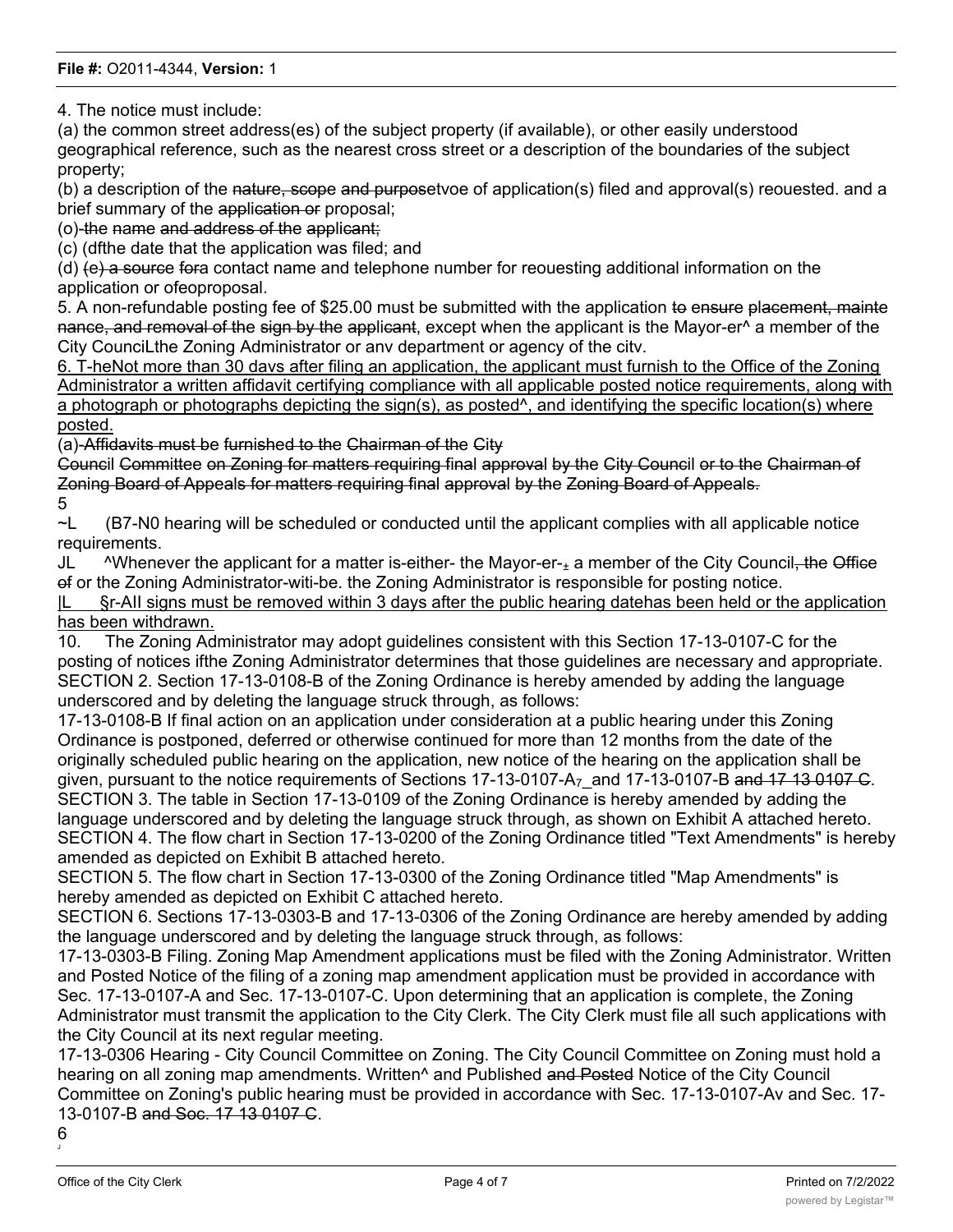## **File #:** O2011-4344, **Version:** 1

SECTION 7. Section 17-13-0402 of the Zoning Ordinance is hereby amended by adding the language underscored and by deleting the language struck through, as follows:

17-13-0402 Hearing - Plan Commission. In addition to the hearings required under Sec. 17-13-0300, the Plan Commission must hold a public hearing on requests to rezone land within an industrial corridor from an M, PMD, POS or T zoning district classification to any other zoning district classification, and make a recommendation to the City Council before the City Council Committee on Zoning before the Committee's public hearing. Written and Published Notice of the Plan Commission's public hearing must be provided in

accordance with Sec. 17-13-0107- $A_T$  and Sec. 17-13-0107-EVafld Sec. 17 13 0107-C. SECTION 8. Section 17-13-0502-C, 17-13-0502-D and 17-13-0502-E of the Zoning Ordinance are hereby amended by adding the language underscored and by deleting the language struck through, as follows: 17-13-0502-C Whenever the applicant is a member of the City Council or the Zoning Administrator, notice may

be served by first class mail. Re^ejvedL

17-13-0502-D Upon receipt of determining that any such application is complete, the Zoning Administrator must transmit an original copy without delay to the Chairman of the City Council Committee on Zoning. 17-13-0502-E In addition to the persons to whom written noticeWritten Notice must be provided under Sec. 17-13-0300, written noticeWritten Notice of the filing of the application and of the community meeting required by Sec. 17-13-0503 must also be sent to the property owners (and, if applicable, taxpayers of record for leasehold PINs identified pursuant to Section 17-13-0107-A4) of property within the proposed special character overlay district, as determined from the authenticreal property tax records of Cook County. SECTION 9. The flow chart in Section 17-13-0600 of the Zoning Ordinance titled "Planned Developments" is hereby amended as depicted on Exhibit D attached hereto.

SECTION 10. Section 17-13-0602-B of the Zoning Ordinance is hereby amended by adding the language underscored and by deleting the language struck through, as follows:

# **17-13-0602-B Filing.**

1. Planned development applications must be filed with the Zoning Administrator.

2^ Written and Posted Notice of the filing of a planned development application must be provided in accordance with Sec. 17-13-0107-A and Sec. 17-13-0107-C.

3^ 2-^T-freUpon determining that an application is complete, the Zoning Administrator must transmit an original copy of the application without delay to

7

the City Clerk, who must record it in the proceedings of the City Council at its next regular meetingr 4, 3^The Zoning Administrator must also, within 5 days of application filing, transmit copies of the application to the Plan Commission.

SECTION 11. Sections 17-13-0604-B and 17-13-0606 of the Zoning Ordinance are hereby amended by adding the language underscored and by deleting the language struck through, as follows:

17-13-0604-B Writteny and Published and Posted Notice of the Plan Commission public hearing must be provided in accordance with Sec. 17-13-0107- $A<sub>T</sub>$  and Sec. 17-13-0107-B and Sec. 17 13 0107 C.

17-13-0606 Hearing - City Council Committee on Zoning. The City Council Committee on Zoning must hold a public hearing on all planned development proposals for the purpose of reviewing the proposed project and taking testimony. Written<sub>T</sub> and Published and Posted Notice of the Committee on Zoning's public hearing must be provided in accordance with Sec. 17-13-0107-Ar and Sec. 17-13-0107-B and Sec. 17 13 0107 C. SECTION 12. The flow chart in Section 17-13-0700 of the Zoning Ordinance titled "Planned Manufacturing Districts" is hereby amended as depicted on Exhibit E attached hereto.

SECTION 13. Sections 17-13-0702-B, 17-13-0705 and 17-13-0707 of the Zoning Ordinance are hereby amended by adding the language underscored and by deleting the language struck through, as follows: **17-13-0702-B Filing.**

1, An application for designation of an area as a PMD must be filed with the Zoning Administrator. 2, Public notice of an application to establish a PMD must be given in the same manner as for other zoning map amendments under Sec. 17-13-0300, except that the applicant must also provide Written Notice of the filing of the application and of the community meeting reguired bv Sec. 17-13-0703 to the property owners (and, if applicable, taxpayers of record for leasehold PINs identified pursuant to Section 17-13-0107-A4) of property within the proposed PMD, as determined from the real property tax records of Cook County.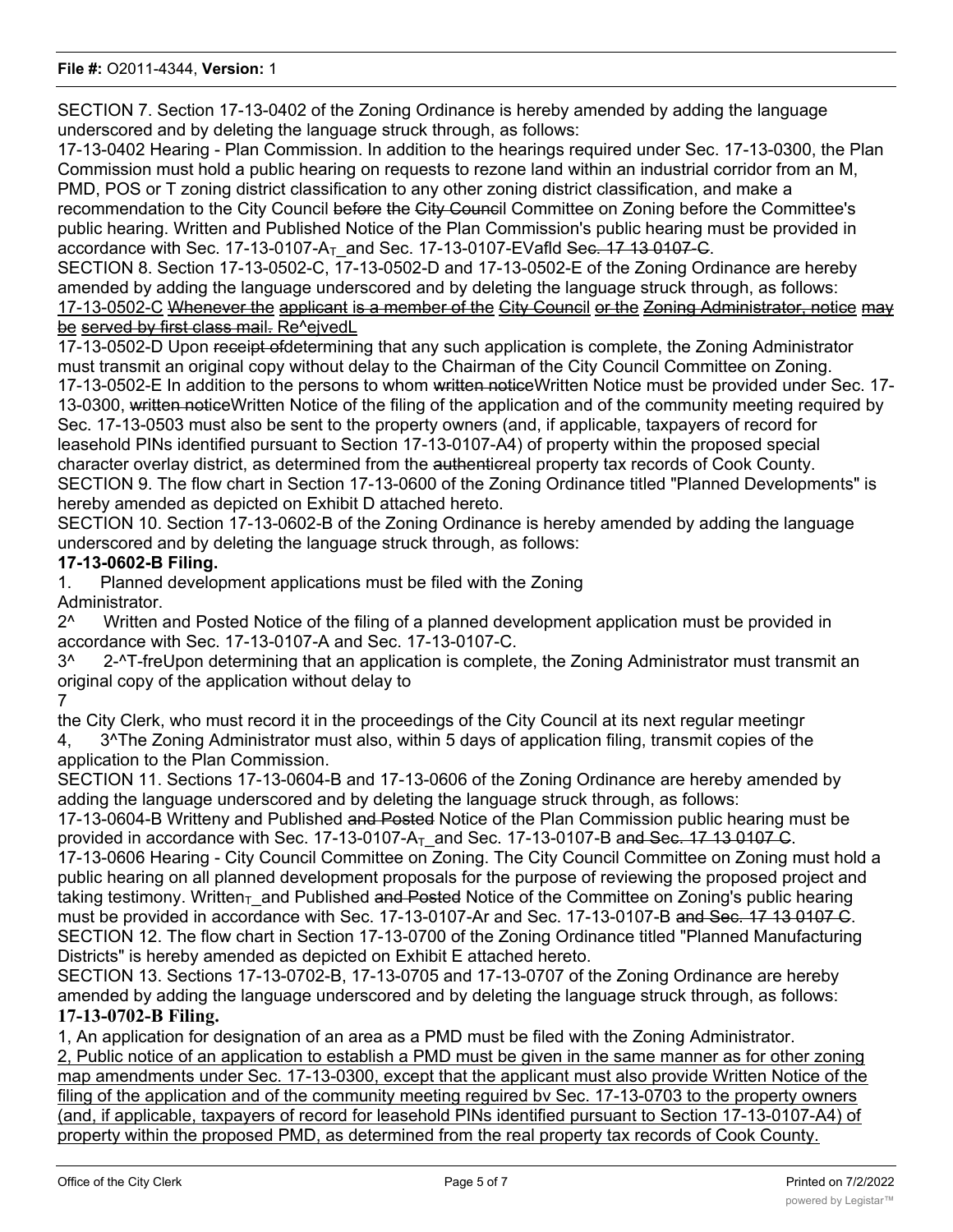3, 2^4freUpon determining that an application is complete, the Zoning Administrator must transmit an original copy of the application without delay to the City Clerk, who must record it in the proceedings of the City Council at its next regular meeting.

4, 3r-The Zoning Administrator must also transmit copies of the application without delay to the Plan Commission.

17-13-0705 Hearing - Plan Commission. The Plan Commission must hold a public hearing on all PMD proposals for the purpose of taking testimony and determining the 8

industrial viability of the district and the need for PMD status. Written<sub>7</sub> and Published and Posted Notice of the Plan Commission public hearing must be provided in accordance with Sec. 17-13-0107-A $_{T=}$ §ng;Sec. 17-13-0107-B and Sec. 17 13-0107 C.

17-13-0707 Hearing - City Council Committee on Zoning. The City Council Committee on Zoning must hold a public hearing on all PMD proposals for the purpose of taking testimony and determining the industrial viability of the district and the need for PMD status. Written<sub>7</sub> and Published and Posted Notice of the Committee on Zoning's public hearing must be provided in accordance with Sec.  $17-13-0107-A<sub>7</sub>$  and Sec. 17-13-0107-B and Soc. 17 13 0107 C.

SECTION 14. The flow chart in Section 17-13-0800 of the Zoning Ordinance titled "Site Plan Review" is hereby amended as depicted on Exhibit F attached hereto.

SECTION 15. The flow chart in Section 17-13-0900 of the Zoning Ordinance titled "Special Uses" is hereby amended as depicted on Exhibit G attached hereto.

SECTION 16. Sections 17-13-0902-A and 17-13-0904 of the Zoning Ordinance are hereby amended by adding the language underscored and by deleting the language struck through, as follows:

17-13-0902-A Filing. An application for a special use must be filed with the Zoning Board of Appeals. Written and Posted Notice of the filing of a special use application must be provided in accordance with Sec. 17-13- 0107-A and Sec. 17-13-0107-C.

17-13-0904 Hearing. The Zoning Board of Appeals must hold a hearing to consider the special use application. Written<sub>7</sub> and Published and Posted Notice of the Zoning Board of Appeals' public hearing must be provided in accordance with Sec. 17-13-0107-A<sub>7</sub> and Sec. 1,7-13-0107-B and Soo. 17 13 0107 C.

SECTION 17. The flow chart in Section 17-13-1000 of the Zoning Ordinance titled "Administrative Adjustments" is hereby amended as depicted on Exhibit H attached hereto.

SECTION 18. Sections 17-13-1005 and 17-13-1006 of the Zoning Ordinance are hereby amended by adding the language underscored and by deleting the language struck through, as follows:

17-13-1005 Public Notice. Written notieeNotice of the filing of an administrative adjustment request must be provided in accordance with Sec. 17-13-0107-A.

17-13-1006 Review and Decision - Zoning Administrator. The Zoning Administrator must review each application for an administrative adjustment and act to approve, approve with conditions, or deny the application based on the General Approval Criteria of Sec. 17-13-1007-B and any other specific approval

criteria expressly established in this Zoning Ordinance. The Zoning Administrator may not take final action on an administrative adjustment application until at least 10 days after the date that notices were mailed to abutting property owners- in accordance with Sec. 17-13-0107-A.

SECTION 19. The flow chart in Section 17-13-1100 of the Zoning Ordinance titled 9

"Variations" is hereby amended as depicted on Exhibit I attached hereto.

SECTION 20. Sections 17-13-1102 and 17-13-1103 of the Zoning Ordinance are hereby amended by adding the language underscored and by deleting the language struck through, as follows:

17-13-1102 Applications. An application for a variation must be filed with the Zoning Board of Appeals. Written and Posted Notice of the filing of a variation application must be provided in accordance with Sec. 17-13-0107- A and Sec. 17-13-0107-C.

17-13-1103 Hearing. The Zoning Board of Appeals must hold a hearing to consider the application. Written^ and Published and Posted Notice of the Zoning Board of Appeals' public hearing must be provided in accordance with Sec. 17-13-0107- $A_T$  and Sec. 17-13-0107-B and Sec. 17 13 0107 C.

SECTION 21. Section 17-13-1206 of the Zoning Ordinance is hereby amended by adding the language underscored and by deleting the language struck through, as follows: